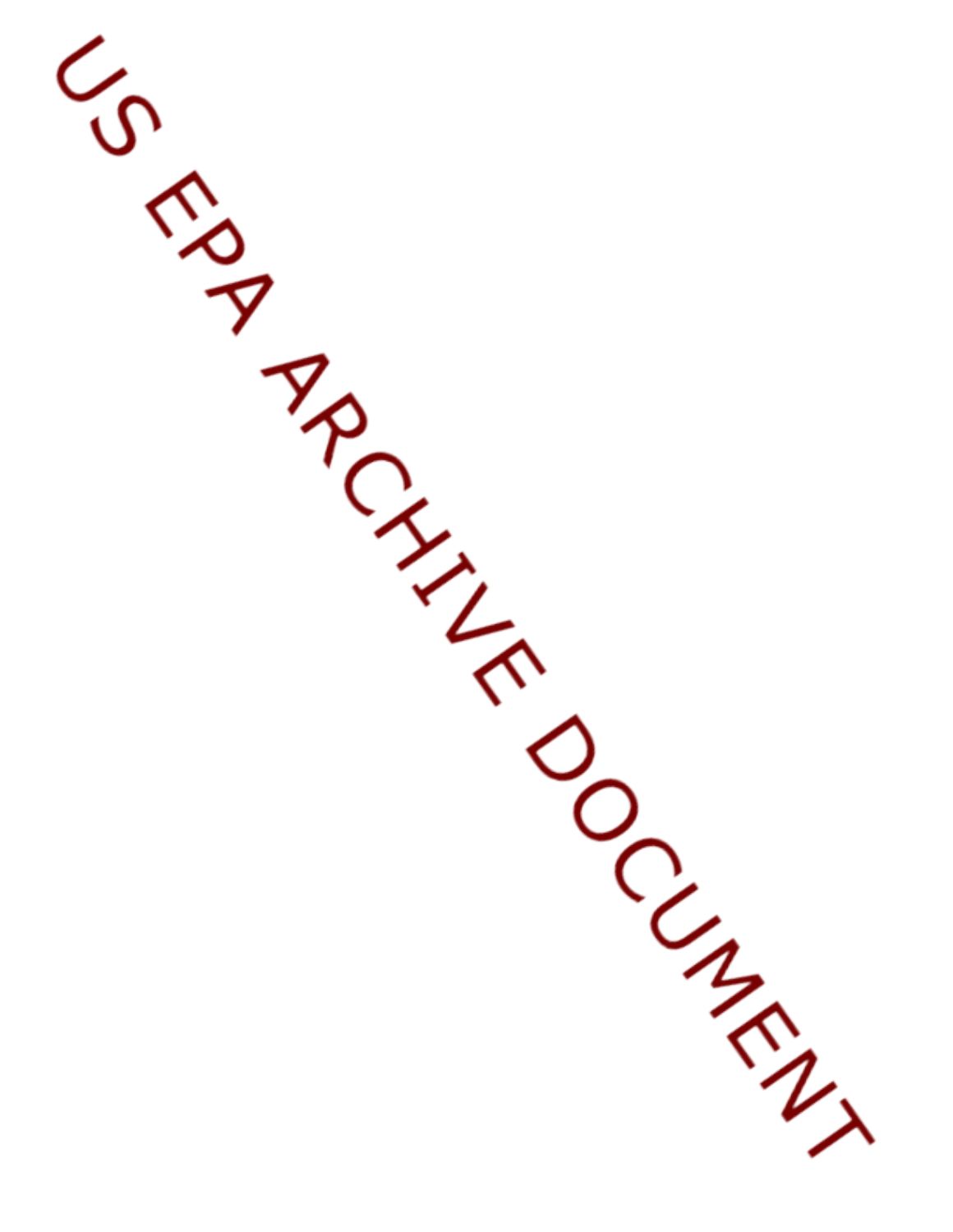## **THE ENVIRONMENTAL TECHNOLOGY VERIFICATION**







# **ETV Joint Verification Statement**

|                     | TECHNOLOGY TYPE: PORTABLE EMISSION ANALYZER                  |                              |                              |
|---------------------|--------------------------------------------------------------|------------------------------|------------------------------|
| <b>APPLICATION:</b> | DETERMINING NITROGEN OXIDES EMISSIONS                        |                              |                              |
|                     | TECHNOLOGY NAME: 7000 Vario Plus Portable Emissions Analyzer |                              |                              |
| <b>COMPANY:</b>     | <b>COSA Instruments Corp.</b>                                |                              |                              |
| <b>ADDRESS:</b>     | 55 Oak Street<br>Norwood, NJ 07648                           | <b>PHONE:</b><br><b>FAX:</b> | 201-767-6600<br>201-767-6804 |
| <b>WEB SITE:</b>    | http://www.cosa-instrument.com                               |                              |                              |
| E-MAIL:             | cosa@cosaic.com                                              |                              |                              |

The U.S. Environmental Protection Agency (EPA) has created the Environmental Technology Verification (ETV) Program to facilitate the deployment of innovative or improved environmental technologies through performance verification and dissemination of information. The goal of the ETV Program is to further environmental protection by substantially accelerating the acceptance and use of improved and cost-effective technologies. ETV seeks to achieve this goal by providing high quality, peer reviewed data on technology performance to those involved in the design, distribution, financing, permitting, purchase, and use of environmental technologies.

ETV works in partnership with recognized standards and testing organizations; stakeholder groups which consist of buyers, vendor organizations, and permitters; and with the full participation of individual technology developers. The program evaluates the performance of innovative technologies by developing test plans that are responsive to the needs of stakeholders, conducting field or laboratory tests (as appropriate), collecting and analyzing data, and preparing peer reviewed reports. All evaluations are conducted in accordance with rigorous quality assurance protocols to ensure that data of known and adequate quality are generated and that the results are defensible.

The Advanced Monitoring Systems (AMS) Center, one of 12 technology areas under ETV, is operated by Battelle in cooperation with EPA's National Exposure Research Laboratory. AMS has recently evaluated the performance of portable nitrogen oxides monitors used to determine emissions from combustion sources. This verification statement provides a summary of the test results for the COSA 7000 Vario Plus Portable Emission Analyzer.

### **VERIFICATION TEST DESCRIPTION**

The verification test described in this report was one of a series of tests conducted in April and May 2000 on commercial portable nitrogen oxides analyzers at Battelle's facilities in Columbus, Ohio. Verification testing of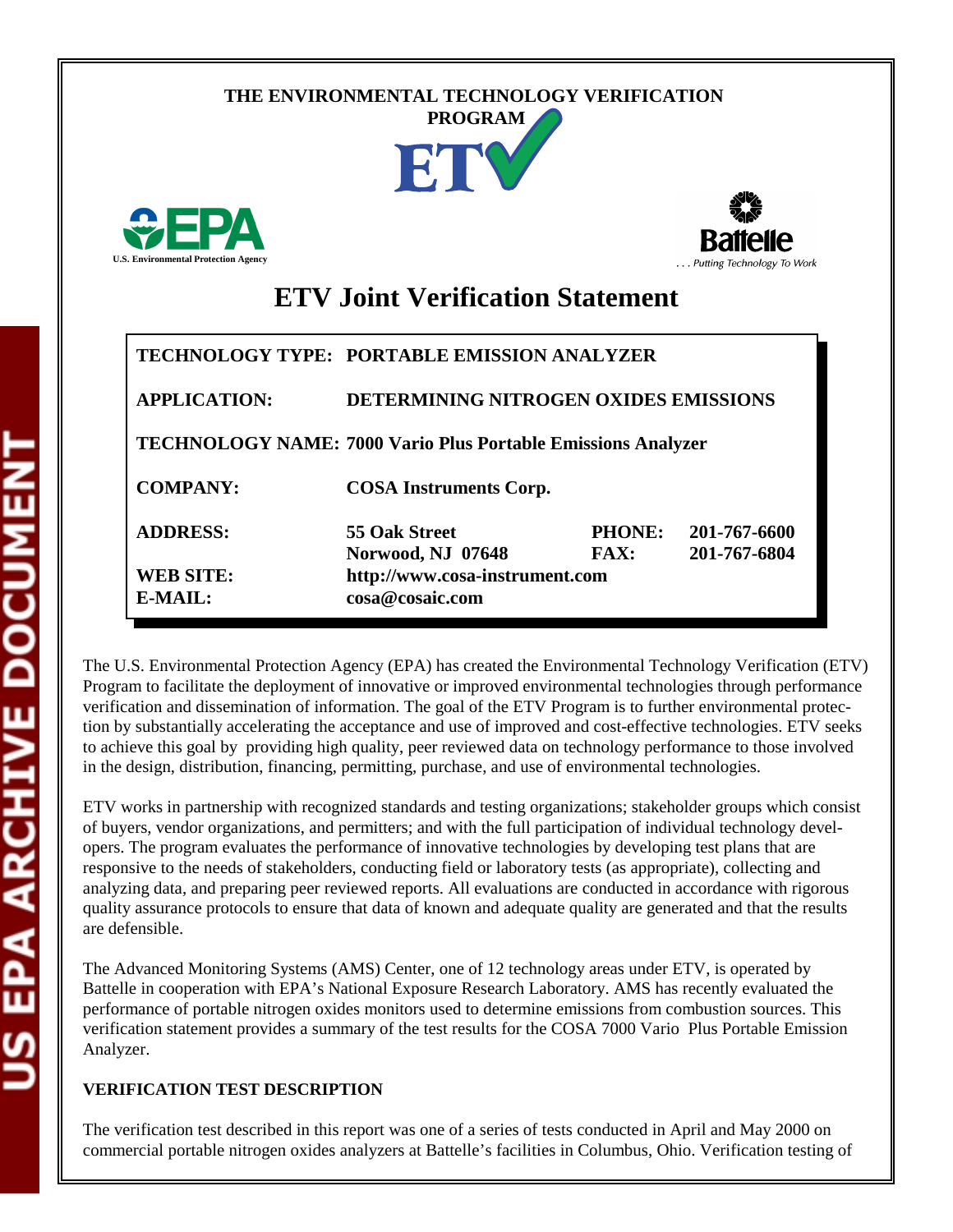the analyzers involved (1) a series of laboratory tests in which certified NO and NO<sub>2</sub> standards were used to challenge the analyzers over a wide concentration range and (2) tests using realistic combustion sources, in which data from the portable analyzers undergoing testing were compared to simultaneous measurements of NO and NO<sub>y</sub> obtained with two chemiluminescent analyzers.

Verification testing lasted three to four days, of which two days were required for laboratory testing and the remainder for source emissions testing. To assess inter-unit variability, two identical analyzers were tested simultaneously in all tests, and results from the two analyzers were kept separate. The analyzers were operated at all times by a representative of COSA and supervised at all times by Battelle staff.

Verification testing focused on measurement of NO and  $NO<sub>2</sub>$ , the sum of which is denoted as  $NO<sub>x</sub>$ . Laboratory testing included a linearity test over the entire nominal ranges of the analyzers for both NO and  $NO<sub>2</sub>$ ; estimation of detection limits and response times; interference testing; assessment of sample pressure and ambient temperature effects on analyzer response; and evaluation of zero and span drift during the various laboratory tests. Tests with combustion sources assessed the accuracy of NO,  $NO<sub>2</sub>$ , and  $NO<sub>x</sub>$  measurements, relative to the chemiluminescent NO/NO<sub>x</sub> approach that is the basis of EPA Method 7E. Sources used in the testing were a gas-fired rangetop burner, a gas-fired water heater, and a diesel-powered electrical generator operated at both idle and at high RPM. These sources produced  $NO<sub>x</sub>$  emissions ranging from less than 10 to over 400 ppm. Zero and span drift resulting from exposure to source emissions were assessed, and analyzer stability was monitored during one hour of uninterrupted sampling of diesel emissions.

Quality assurance (QA) oversight of verification testing was provided by Battelle. Battelle independent QA staff conducted a technical systems audit, a performance evaluation audit, and a data quality audit of 10% of the test data. Battelle testing staff conducted a performance evaluation audit, which was reviewed by independent QA staff.

#### **TECHNOLOGY DESCRIPTION**

The COSA 7000 Vario Plus measures  $O_2$ , CO, NO, NO<sub>2</sub>, and SO<sub>2</sub> emissions from a variety of combustion sources, including boilers, incinerators, and internal combustion engines. The COSA 7000 Vario Plus uses electrochemical sensors to measure gas and ambient temperatures and stack draft. Calculated parameters include carbon dioxide, combustion efficiency, excess air, and flue gas losses. A customized hard copy of the measurements can be printed out, or up to 300 complete combustion tests can be stored to be downloaded to a PC. The COSA 7000 Vario Plus also includes a complete sample conditioning system with a heated sample gas hose, sample gas cooler, and condensate removal system. The Vario Plus dimensions are 22" x 13" x 8.5" and it weighs 30 pounds. Options include flow measurement; soot measurement; automatic remote, unattended measurement with data logging; 4 to 20mA DC outputs; and remote handheld interface, printer, or keyboard.

#### **VERIFICATION OF PERFORMANCE**

**Linearity:** The COSA Instruments 7000 Vario Plus analyzers provided linear response for NO<sub>2</sub> over the tested range of 0 to 512 ppm. Response for NO was linear over the range of 0 to at least 1,500 ppm, but showed a slightly low response at the maximum tested level of 2,000 ppm. Over the full tested range of 0 to 2,000 ppm NO, the regression slope of NO response was approximately 0.98.

**Detection Limit:** Detection limits estimated from these wide-range linearity tests were 3 to 4 ppm for NO and 2 to 4 ppm for  $NO<sub>2</sub>$ . It is possible that these results were influenced by exposures to high levels of NO and  $NO<sub>2</sub>$  in the linearity tests. Performance in combustion source tests suggested detection capabilities comparable to the 1-ppm measurement resolution of the analyzers.

**Response Time:** Response times were 37 seconds for NO and about 80 seconds for NO<sub>2</sub>.